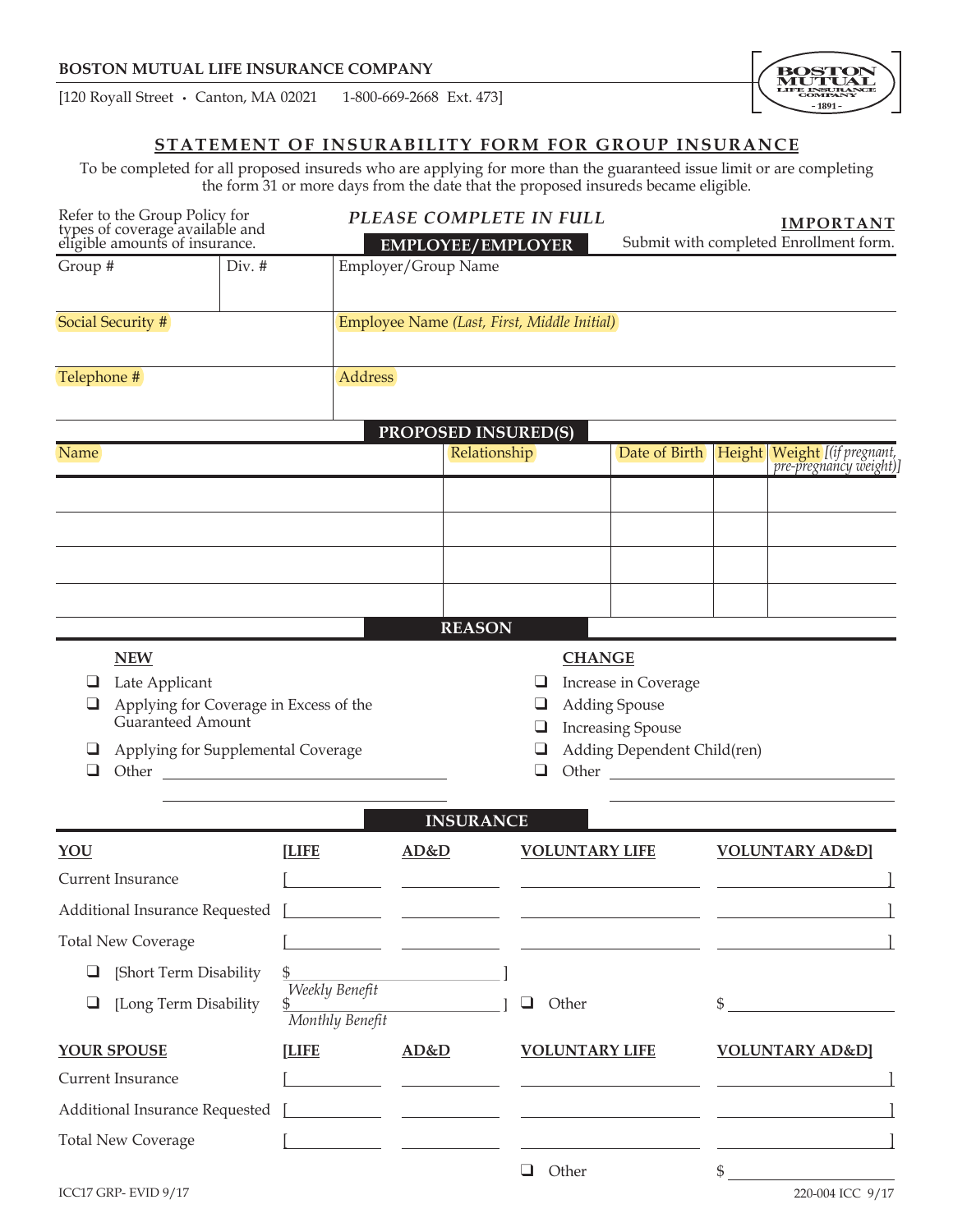| <b>EVIDENCE OF INSURABILITY</b>                                                             |                                                        |                |                |  |                                                                                                                                                                                     |           |
|---------------------------------------------------------------------------------------------|--------------------------------------------------------|----------------|----------------|--|-------------------------------------------------------------------------------------------------------------------------------------------------------------------------------------|-----------|
| Please list all life insurance and/or annuity contacts now in-force or pending on your life |                                                        |                |                |  |                                                                                                                                                                                     |           |
| Existing<br>Coverage                                                                        | Name of Company<br>(if replacement include Policy No.) | Life<br>Amount | AD&D<br>Amount |  | Year Issued Do you intend to replace or change this coverage<br>or Pending if you and your dependents are approved for the<br>or Pending insurance applied for on this application? |           |
|                                                                                             |                                                        |                |                |  | $\Box$ YES                                                                                                                                                                          | $\Box$ NO |
|                                                                                             |                                                        |                |                |  | ∃ YES                                                                                                                                                                               | $\Box$ NO |

### **To be Completed for ALL Proposed Insured(s) if Required by the Group Insurance Contract**

- 1. Have you used any form of tobacco products (cigarettes, pipe, cigars, chewing tobacco, nicotine gum or patches) within the past 12 months? \*\* months? **\*\* Employee** | YES | NO **Spouse** | YES | NO
- \*\* *I understand and agree that if I have not answered these questions correctly 1) the coverage may be rescinded during the first two years from the certificate effective date, and 2) after that time, the sum payable and every other benefit will be adjusted only for misstatement of age or sex.*
- 2. In the past [3-10 years], have ANY of the proposed insureds been diagnosed, treated, tested positive for or been given medical advice by a licensed medical professional that they had: A) sleep apnea, asthma or emphysema; B) high blood pressure, stroke chest pain, transient ischemic attack (TIA), heart or circulatory disease or disorder; C) intestinal disease or disorder or ulcer; D) diabetes; E) leukemia, cancer, tumor or malignancy; F) epilepsy, mental or nervous disease or disorder; G) kidney or genitourinary disease or disorder; H) disorder of the back, muscles, bones or joints; I) liver disease or disorder; I) pancreatitis (new or acute); or K) thyroid disorder?  $\angle$  NO
- 3. In the past 5 years, have ANY of the proposed insureds been treated for or been diagnosed by a licensed medical professional as having an immune deficiency disorder or AIDS (Acquired Immune Deficiency Syndrome)?  $|$  | YES | NO

| 4. In the past 5 years, have ANY of the proposed insureds; 1) been hospitalized or had hospitalization recommended; $2\Delta$ |        |  |
|-------------------------------------------------------------------------------------------------------------------------------|--------|--|
| physical examination or medical test with other than normal results?                                                          | YES NO |  |

- 5. Within the next 2 years, do you or your spouse: A) fly, or intend to fly, as pilot or crew member; B) race or test drive any form of vehicle; C) scubadive; D) hang glide or sky dive?  $\angle$  YES  $\angle$  NO
- 6. Have ANY of the proposed insured, within the past [3-10 years], used or are they currently using or received treatment or consultation for the use of heroin, morphine, other narcotics, marijuana, barbiturates, amphetamines or hallucinogenic drugs or alcoholism? YES | NO
- 7. In the past [3-10 years], have ANY of the proposed insureds been diagnosed by a licensed medical professional as having memory loss? NO
- 8. In the past [3-10 years], have ANY of the proposed insureds been diagnosed by a licensed medical professional as having Amytrophic Lateral Sclerosis (ALS)?  $\overline{Y}$  NO
- 9. In the past [3-10 years], have ANY of the proposed insureds been diagnosed by a licensed medical professional as having autism?
- YES NO 10. In the past 2 years, have any of the proposed insureds been treated, examined or advised by a licensed medical professional for attempted suicide? q YES q NO

11. In the past [3-10 years], have ANY of the proposed insureds been diagnosed by a licensed medical professional as having Huntington's Chorea?  $\overline{N}$  NO

### **[To be Completed if Applying for Disability Insurance**

12. Are ANY of the proposed insureds currently pregnant?  $\Box$  YES  $\Box$  NO] Details for questions [2-12] answered "YES". Include question number. *(Attach additional details on a signed and dated separate sheet)*

| Name | Medical Condition | Date(s) | Details/Treatment | Name & Address of Attending<br>Physicians and Hospitals |
|------|-------------------|---------|-------------------|---------------------------------------------------------|
|      |                   |         |                   |                                                         |
|      |                   |         |                   |                                                         |
|      |                   |         |                   |                                                         |
|      |                   |         |                   |                                                         |